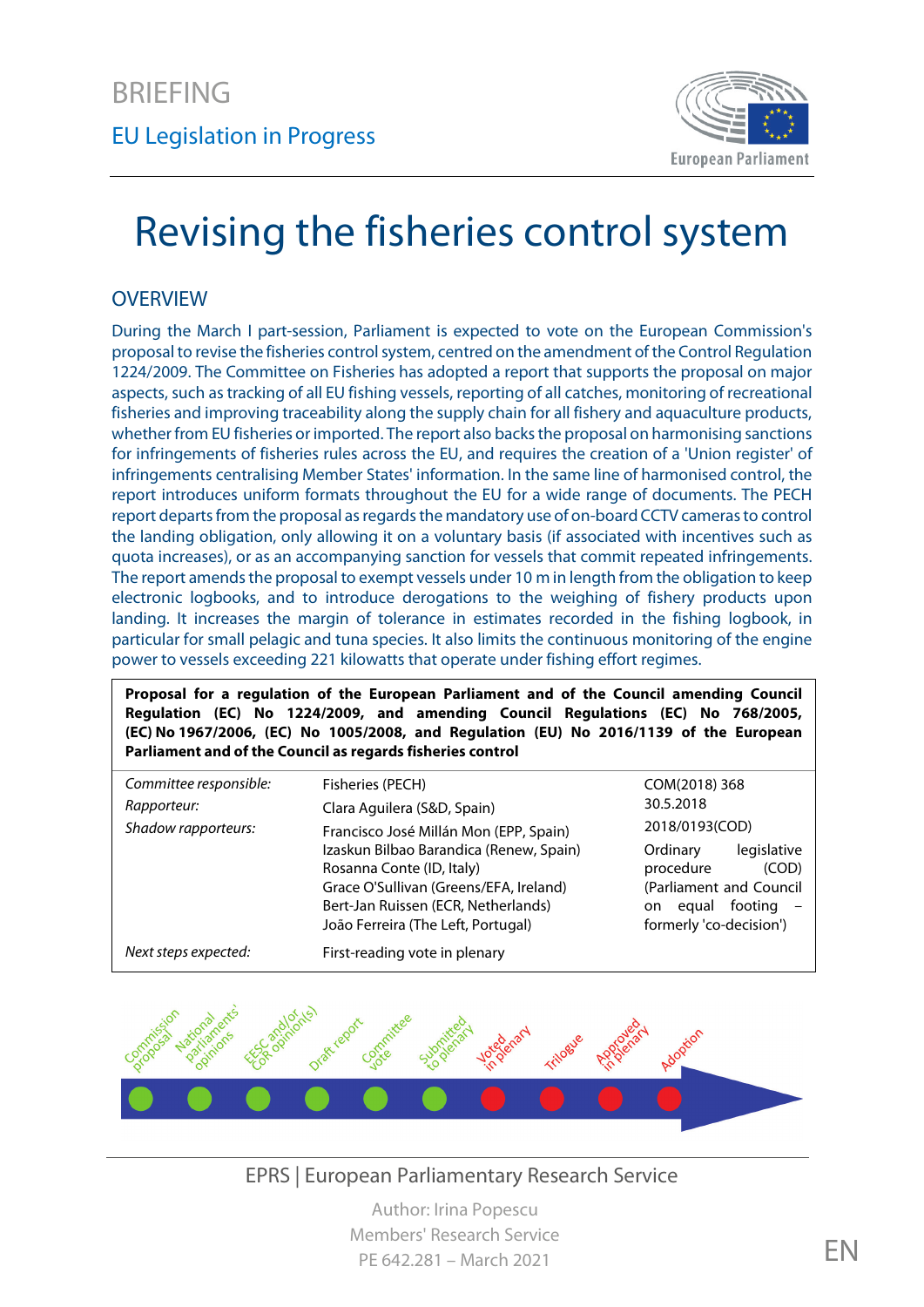# Introduction

The EU fisheries control system is a key part of the common fisheries policy (CFP), aimed at ensuring compliance with CFP rules. The efficiency of the control system is widely recognised as a necessary condition for a successful fisheries policy. Designed to support the CFP, whose core business is one of the few EU exclusive competences, the control system was nevertheless conceived as a national competence: Member States are responsible for controlling their fishing and related activities, whereas the European Commission verifies how they fulfil their responsibilities.

EU fisheries control was initiated as part of the process of setting up the CFP, with a firs[t regulation](https://eur-lex.europa.eu/legal-content/EN/TXT/?uri=CELEX:31982R2057) adopted in 1982 establishing basic obligations to ensure compliance with the conservation measures of the new policy. In particular, the 1982 regulation introduced requirements for Member States to record and declare their catches, so as to adequately enforce the national 'quotas' allocated among Member States under the fishing opportunities system of the CFP. The second [regulation,](https://eur-lex.europa.eu/legal-content/EN/TXT/?uri=CELEX:31987R2241) adopted in 1987 after the accession of Spain and Portugal, strengthened the monitoring of the catches, and empowered the Commission to close fisheries once the quotas have been exhausted. The control framework was revised again in the wake of the 1992 CFP reform. While the requlation adopted the following year was still very much focused on controlling the use of quotas, it extended the scope of the control system to include new elements in areas such as the marketing of fisheries products, fishing fleet capacity, aquaculture and technical measures. It also required Member States to introduce a system of sanctions for cases of non-compliance with fisheries rules. However, frequent amendment of the 1993 regulation and the lack of the implementing provisions needed to support it led to a dispersed and incomplete control framework.<sup>[1](#page-11-0)</sup> Moreover, a [special report](https://www.eca.europa.eu/Lists/ECADocuments/SR07_07/SR07_07_EN.PDF) of the Court of Auditors in 2007 showed that the mechanisms in place for control, inspection and sanction were not capable of ensuring that the rules on managing the fisheries resources were effectively applied. This prompted a major overhaul of the control regime leading to the adoption of the **Control Regulation** [1224/2009,](https://eur-lex.europa.eu/legal-content/EN/TXT/?uri=CELEX:02009R1224-20141213) which has become the core of the EUfisheries control system.

In addition to the Control Regulation, this system includes a framework for authorising EU vessels that fish in waters beyond the national jurisdiction of the Member States, as well as third country vessels operating in EU waters. This framework, previously covered by the Fishing Authorisation Regulation [1006/2008,](https://eur-lex.europa.eu/legal-content/EN/TXT/?uri=CELEX:32008R1006) was recently revised by Regulation [2017/2403](https://eur-lex.europa.eu/legal-content/EN/TXT/?uri=CELEX:32017R2403) on the **sustainable management of external fishing fleets**, which has applied since 2018. [2](#page-11-1) EU fisheries control also includes an instrument for action against global illegal, unreported and unregulated fishing: the **IUU Regulation** [1005/2008,](https://eur-lex.europa.eu/legal-content/EN/TXT/?uri=CELEX:02008R1005-20110309) aiming to prevent, deter, and eliminate the trade of IUU caught products into the EU. [3](#page-11-2) The IUU Regulation and Regulation on the external fleets complement the Control Regulation, to form a comprehensive control package covering Member States' responsibilities in each of their roles as flag, coastal, port and market states. Finally, in 2005, the EU [established](https://eur-lex.europa.eu/legal-content/EN/TXT/?uri=CELEX:32005R0768) the **European Fisheries Control Agency** [\(EFCA\)](https://www.efca.europa.eu/), based in Vigo (Spain) and active since 2007, to improve coordination of Member States' control activities.

EU fisheries control benefits from financial support provided by the European Maritime and Fisheries Fund [\(EMFF\)](https://eur-lex.europa.eu/legal-content/EN/TXT/?uri=CELEX:32014R0508). Most of this funding comes under shared management between the Commission and Member States: the EMFF established that €580 million must be allocated to control measures over the 2014-2020 programming period. Funding under direct management from the Commission is also available for regional cooperation in fisheries control.

The Control Regulation was adopted in November 2009, while the EU was launching a thorough reform of the CFP. The reform, finalised in 2013, introduced new priorities and requirements, such as a landing obligation for all catches, designed to end the wasteful practice of discarding undesired catch back into the sea. Several evaluations of the control system addressed its efficiency and its coherence with the reformed CFP, as well as with other strategies and new technologies developed over the past 10 years, and identified a series of shortcomings. On 30 May 2018 the Commission then launched a proposal for the [revision](https://oeil.secure.europarl.europa.eu/oeil/popups/ficheprocedure.do?lang=&reference=2018/0193(COD)) of the fisheries control system, aimed at increasing its efficiency and ensuring its compliance with the reformed CFP.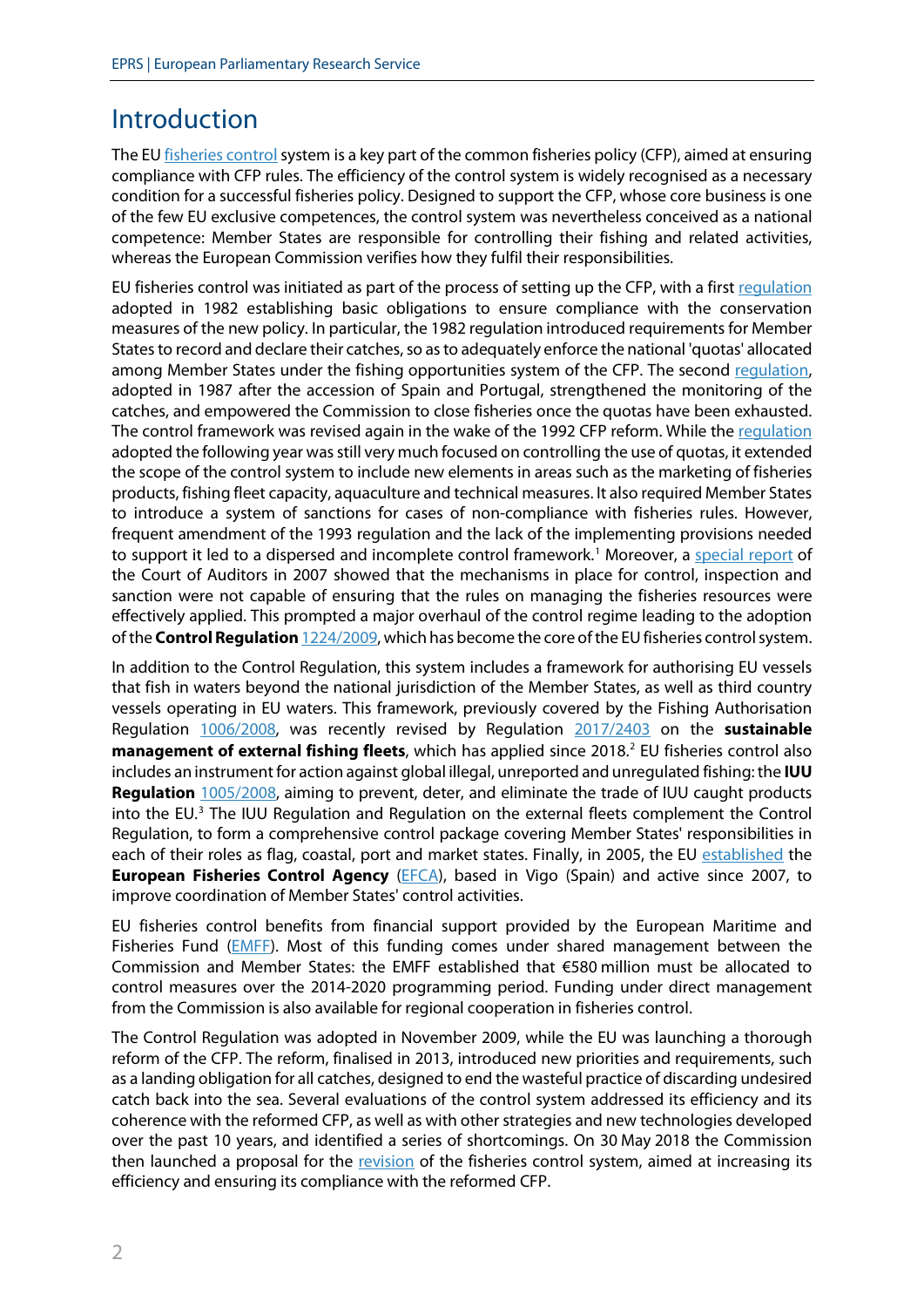# Existing situation

The Control Regulation 1224/2009, in force since January 2010, was a milestone in the development of the EU fisheries control system. It brought the dispersed control provisions together into one legal instrument, providing a unique legal basis for fisheries control. It extended the scope of control activities in such areas as transport and marketing of fisheries products, and traceability of the catches throughout the supply chain, 'from net to plate'. It made progress towards more uniform control rules, mainly by establishing harmonised inspection procedures. It introduced obligations to use new control technologies, such as an electronic logbook and a satellite-based vessel monitoring system [\(VMS\)](https://ec.europa.eu/fisheries/cfp/control/technologies_en). The basic rules of the Control Regulation were complemented, two years later, by their corresponding rules of application through Implementing Regulation [404/2011.](https://eur-lex.europa.eu/legal-content/EN/TXT/?uri=CELEX:02011R0404-20170101)<sup>[4](#page-11-3)</sup>

The Control Regulation applies to all CFP-related activities carried out in EU waters or on the territory of Member States, or by EU fishing vessels and EU nationals wherever they operate. It establishes the conditions for access to waters and resources, and the control rules for all fisheries management measures, including the use of fishing opportunities, the capacity of the fishing fleet and the marketing of fisheries products. It also covers surveillance of fishing activities and inspection, and in the event of infringements, the sanctions to be applied.

## Conditions for access to waters and resources

All EU fishing vessels must hold a valid **fishing licence** certifying that the vessel can be used for commercial exploitation of fisheries resources, and containing information on identification and technical characteristics. In addition, for activities subject to specific conditions (e.g. taking place under a fishing effort regime that limits the number of fishing days, in a fishing restricted area, or concerning fishing for scientific purposes), vessels must also hold a specific **fishing authorisation**.

All fishing vessels over 12 metres (m) in length (i.e. EU vessels as well as non-EU vessels fishing in EU waters) must be equipped with a device allowing them to be located and identified automatically through a satellite-based **vessel monitoring system (VMS)** that transmits position data at regular intervals. However, Member States exempt fishing vessels between 12 and 15 m from using the VMS, if they operate exclusively within their territorial waters or never spend more than 24 hours at sea. Each Member State collects the resulting data via a fisheries monitoring centre that monitors the fishing vessels flying its flag, wherever they fish, and all the other EU and non-EU vessels operating in its waters. The centres in different Member States may exchange VMS data, for example between the flag state of a fishing vessel and the coastal state in whose waters it operates.

EU fishing vessels over 15 m must also use an **automatic identification system (AIS)**, a tool developed mainly for maritime safety, according to the standards of the International Maritime Organisation (IMO), and used by all types of vessels. Member States may use such data for crosschecking. To complement VMS or AIS monitoring data, Member States may use a vessel detection system indicating the position of the vessels based on satellites images.

## Control of the compliance with CFP management measures

#### Use of fishing opportunities

The use of fishing opportunities is controlled on the basis of a series of requirements for registering and declaring activities and catches. Masters of all fishing vessels over 10 m in length must keep a **fishing logbook**, recording among other information the catches of each species exceeding 50 kg. On landing they must complete a **landing declaration**, indicating all quantities of each species. In addition, in cases of transhipping (i.e. moving the catches from one vessel to another), a **transhipment declaration** is required, mentioning the transhipped quantities of each species above 50 kg. For vessels between 10 and 12 m, the fishing logbook and the landing and transhipment declarations may be recorded and submitted on paper, within 48 hours of the landing. In contrast, for vessels over 12 m, the logbook and the declarations must be recorded in an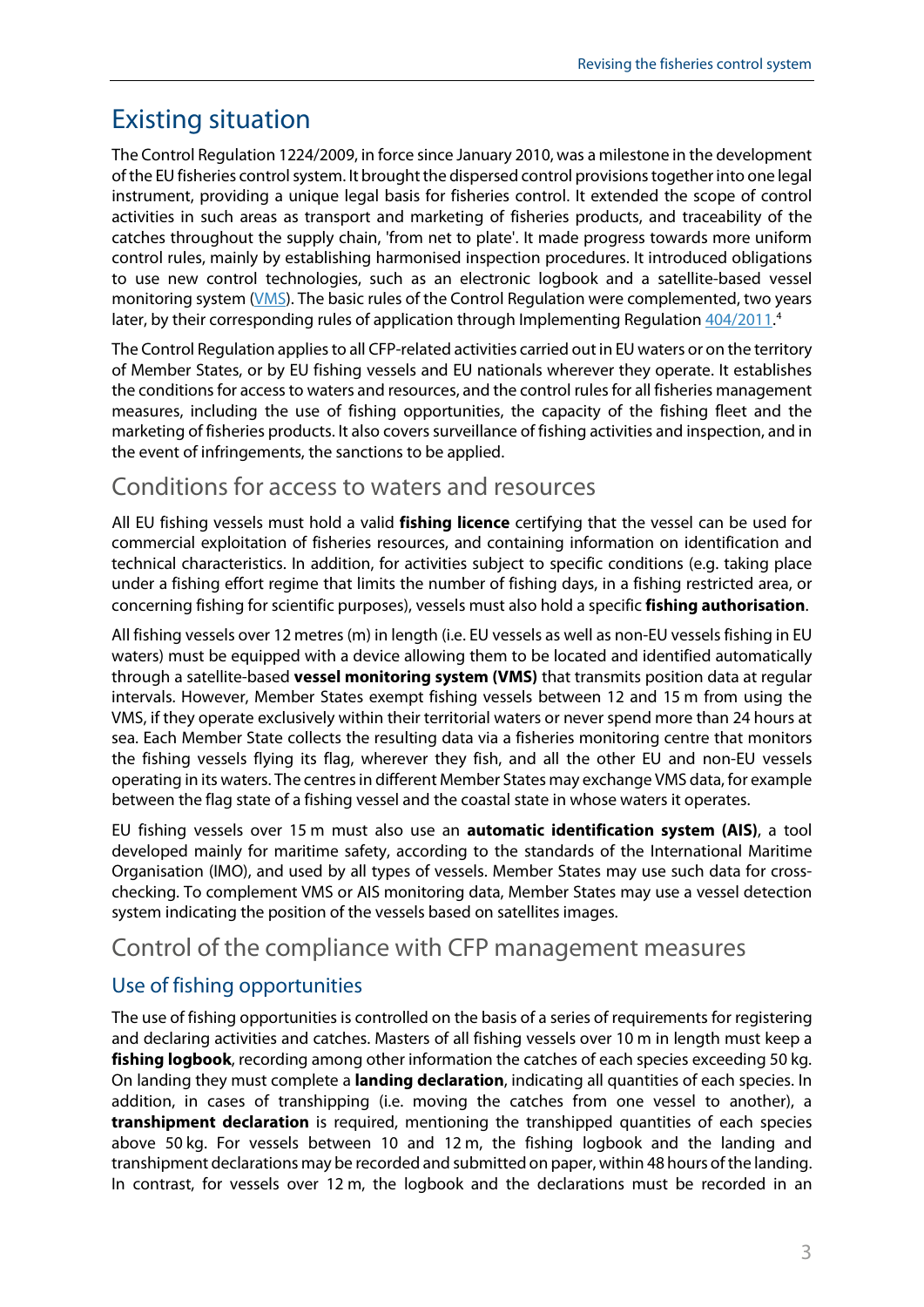electronic registration system (ERS), and are sent electronically to the competent authority of the flag Member States at least once a day. However, as for the VMS, vessels 12 to 15 m may be exempted if they operate only in the territorial waters of their flag Member State or for less than 24 hours. As regards vessels under 10 m, which are not subject to any of these requirements, Member States must monitor them by sampling, based on a sampling plan communicated annually to the Commission. As an additional measure, fishing vessels over 12 m involved in fisheries under a multiannual plan must provide **prior notification** to their Member State authorities before arrival at port.

The data recorded by Member States on catches and fishing effort are transmitted each month to the Commission. Member States must also inform the Commission when they reach 80 % of their allocated fishing opportunities (quota or maximum allowable fishing effort). If the fishing opportunities are exhausted, Member States must prohibit fishing for the species concerned. If the Commission finds, on the basis of information from Member States or on its own initiative, that fishing opportunities are exhausted, it has the power to close the fisheries.

#### Fishing fleet capacity

Member States must control the capacity of their fishing fleets, to ensure that they do not exceed the maximum level established for each Member State. As such, they are responsible for monitoring the engine power of their fishing vessels, for certifying that engines correspond to the officially stated power, and for verifying engine power consistency with other available data concerning the technical characteristics of the vessel (e.g. VMS, fishing logbook).

#### Marketing

Member States are responsible for controlling the marketing of fisheries and aquaculture products on their territories at all stages, from the first sales to transport and retail. They must ensure traceability of these products based on adequate labelling over the whole production chain, during catching or harvesting, processing and distribution. On first sale, the registered buyer or auction must submit, within 48 hours, a **sales note** to the competent authorities of the Member State where the first sale takes place. Buyers with an annual financial turnover in first sales of fisheries products of more than €200 000 are required to record and send the sales note by electronic means within 24 hours. The first-sale Member State must ensure that copies of the sales note are submitted to the flag state of the vessel that landed the products and to the state where the products were landed (if different). When fisheries products are intended for sale at a later stage, a similar procedure applies, based on a **take-over declaration**. For fisheries products landed in the EU and transported to a different place, a **transport document** must be submitted to the authorities of the Member State where the landing took place.

## Surveillance

Member States must ensure surveillance of fishing activities in their waters, by means of direct sightings by inspection vessels or aircraft and remote detection from analysis of VMS data for instance. They must have inspectors to carry out inspections at sea, in ports, during transport, on processing premises and during the marketing of fisheries products. The inspectors must check in particular the legality of the catches, the fishing gear and vessels' engines, and the accuracy of all required documents and declarations. They draw up an **inspection report** for their competent authorities, and if they come across infringements during inspection of a vessel from another Member State or a non-EU country, the report is also sent to the authorities of the country concerned.

#### **Sanctions**

Following identification of infringements, Member States must ensure that appropriate sanctions are applied, in conformity with their national laws. The sanctions must be effective, proportionate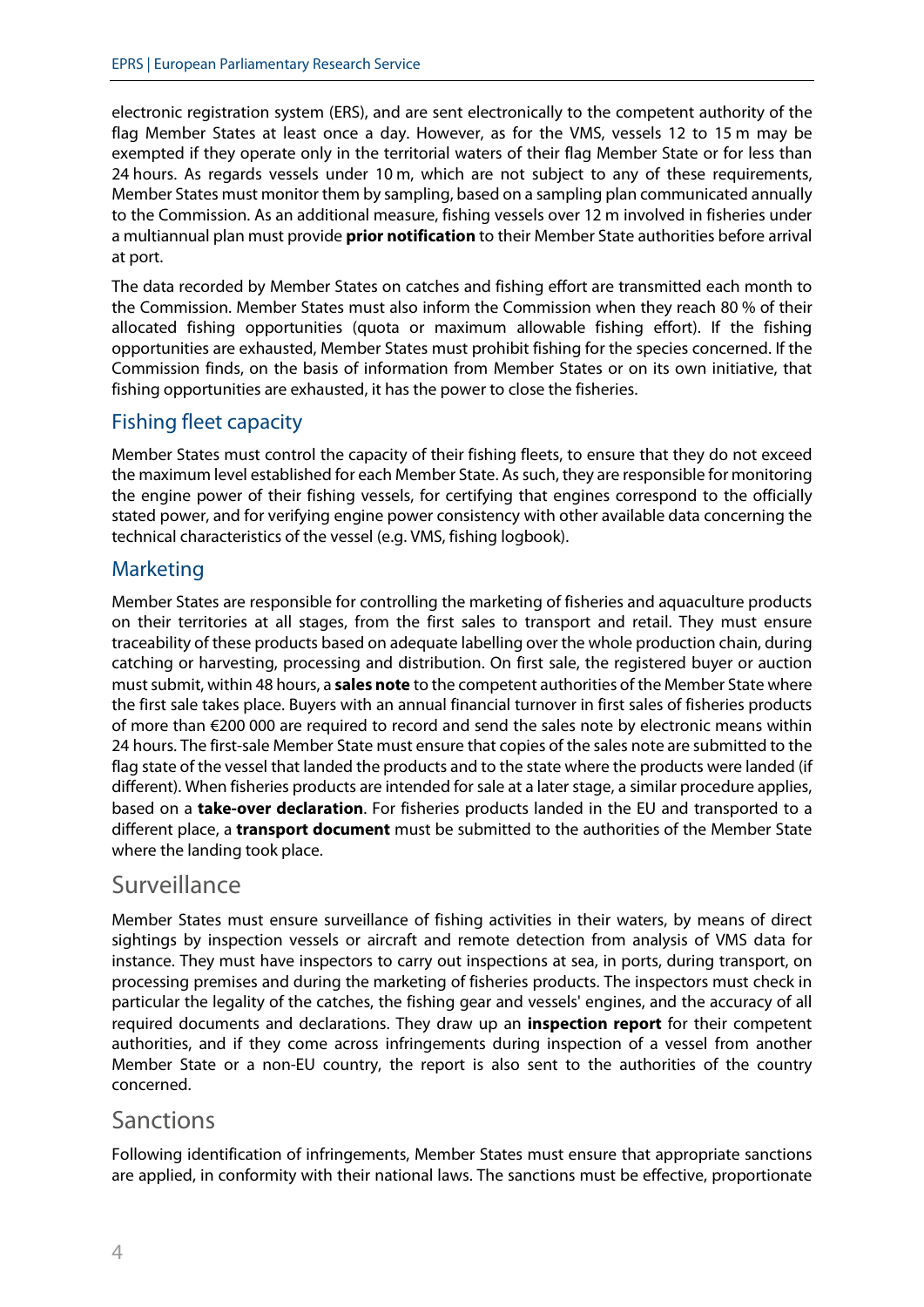and dissuasive, and consist of administrative action and/or criminal proceedings. Certain breaches of the CFP rules, such as undeclared landings or manipulation of an engine to increase its power, are considered 'serious infringements'. The gravity of the infringements is determined by the national authorities in each Member State, based on criteria such as the nature of the damage, its value, the economic situation of the offender, the extent of the infringement or its repetition. Member States apply a **point system** whereby the holder of a fishing licence who has committed a serious infringement is assigned a certain number of points. Accumulation of points and recurrent infringements may lead to suspension of the fishing licence and ultimately to withdrawal. Member States must maintain a national register of infringements committed by vessels flying their flag or by their nationals, including the sanctions and the number of points assigned.

#### European Commission supervision

Overall, the Commission's role is to monitor and evaluate how Member States apply the control rules. If the Commission finds that irregularities have occurred and the issues cannot be resolved by consultation, it may establish an action plan with the Member State or take other measures to ensure compliance. It can interrupt or suspend financial assistance under the EMFF, or close the fishery concerned until the issue is resolved. If a Member State exceeds its quota or allowed fishing effort, the Commission operates a deduction from future fishing opportunities, corresponding to the amount overfished and multiplied by a factor proportional with the level of overfishing. Ultimately, if a Member State does not take adequate action, the Commission may take the case to the EU Court of Justice.

## European Court of Auditors special report

In May 2017, the European Court of Auditors (ECA) examined the effectiveness of the Control Regulation and published its findings in [a special report,](https://www.eca.europa.eu/en/Pages/DocItem.aspx?did=41459) tellingly entitled 'EU fisheries controls: more efforts needed'. The Court finds that Member States do not fully implement the required controls, and that the Control Regulation needs to be updated to enable Member States to control fisheries activities effectively. It identifies a series of weaknesses, relating mainly to the following areas:

- $\blacktriangleright$  Verification of the accuracy of fleet capacity. The report shows that some Member States did not perform the required verifications of engine power of their vessels, and finds discrepancies of vessels details between the national fleet registers and supporting documents. It notes that the Control Regulation does not require verification of fishing capacity in terms of gross tonnage. The report recommends that the amendment of the Control Regulation include detailed rules for documentary and on-the-spot verifications of both gross tonnage and engine power indicators.
- Control of small vessels. The report notes that, under current Control Regulation requirements, 89 % of the EU fishing fleet is not monitored by VMS. In addition to vessels under 12 m, which are not required to use the VMS, the Member States audited also exempt from the VMS obligation 79 % of the vessels 12 to 15 m in length. The ECA report considers that, while small vessels do not have big catches individually, their total catches and their impact on some species can be significant, as is the case in the Mediterranean, where most vessels are under 15 m and most stocks are in a serious condition. The report recommends that the Control Regulation revision remove the VMS exemptions for vessels 12 to 15 m, and require the installation of smaller and cheaper localisation systems on vessels under 12 m.
- **A** Reliability of reported catch data. Catch data for vessels making paper declarations, a significant part of the EU fleet, are incomplete and often incorrectly recorded in national databases. The report finds discrepancies between declared landings and subsequent records of sales, and differences in overall catch data between Member States and the Commission. It shows that some Member States exempt most of their fishing vessels between 12 and 15 m from the electronic catch declaration. Among other suggestions, the report recommends that the revision remove the exemptions from electronic catch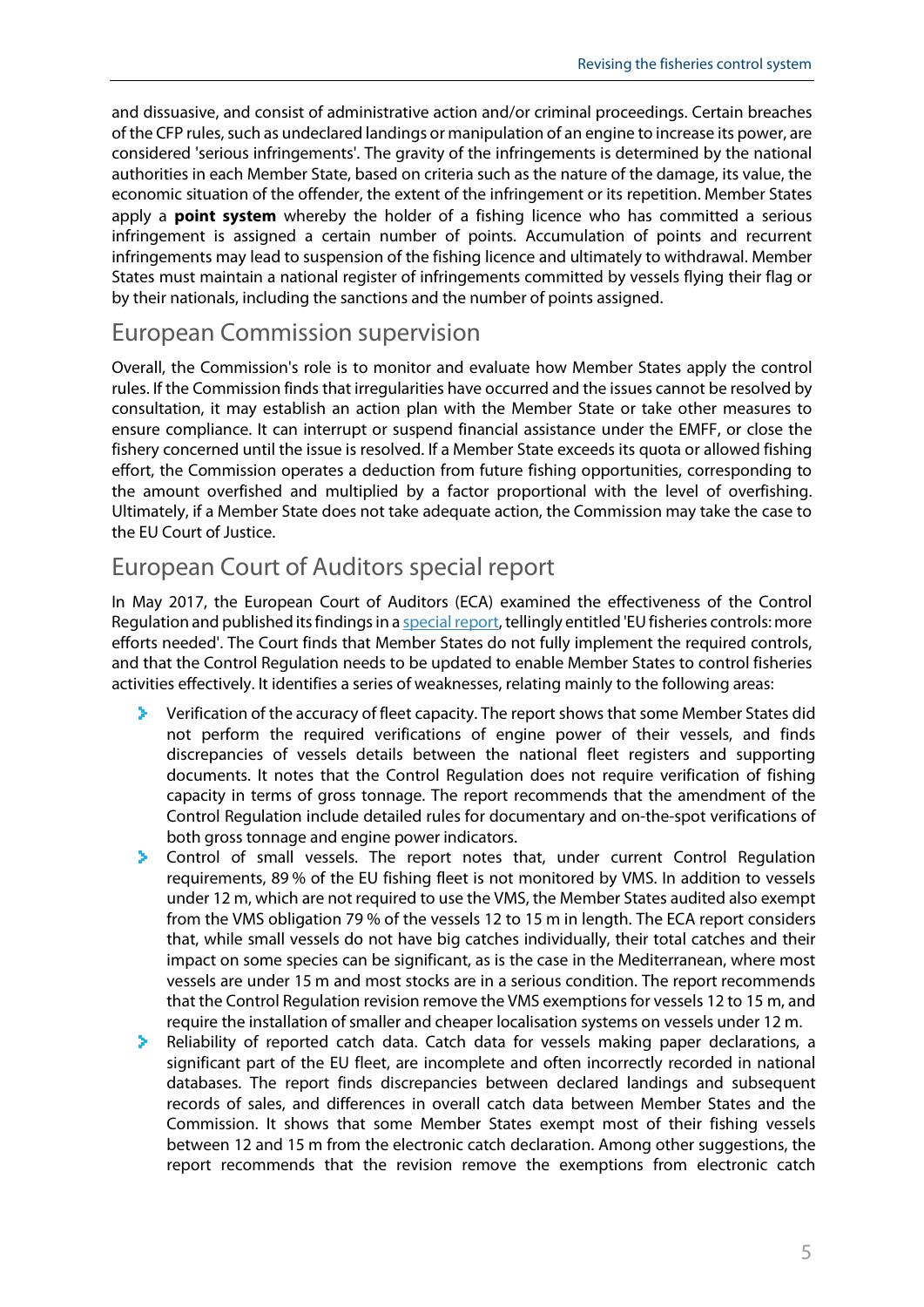declarations for vessels 12-15 m in length or consider alternatives, and review Member States' obligations to report catch data, to include details such as fishing area, size of vessels and fishing gear.

Equal treatment of fishing operators in the application of sanctions. The report considers that ≻ the sanctions are not always dissuasive. The point system is applied to very different extents across Members States and even within the same Member State. There is currently no European register of infringements and sanctions (but only national registers). The report recommends that amendment of the Control Regulation requires Member States to use the electronic inspection system developed by EFCA as their national database for inspection reports. It also recommends that the revision include a provision for a system to exchange data on infringements and sanctions in cooperation with EFCA and the Member States.

# Parliament's starting position

On 25 October 2016, the European Parliament adopted a [resolution](http://www.europarl.europa.eu/sides/getDoc.do?type=TA&language=EN&reference=P8-TA-2016-0407) on 'How to make fisheries controls in Europe uniform'. Parliament is in favour of simplifying the control rules and reducing the administrative burden, in particular through limited and targeted revision of the Control Regulation. The revision should maintain the strong existing control framework, and should focus on better implementation of the rules by Member States and on reaching greater harmonisation. Among other proposals for improvement, the resolution stresses the need to strengthen the role of EFCA, its budget, competences and human resources, and suggests creating an EFCA electronic registry to provide electronic models for inspections and centralise inspection reports. It calls for a uniform EU training curriculum for fisheries inspectors by EFCA and Member States, based on standardised rules. It recommends assigning responsibility for control at sea to a single administrative body in each Member State. It proposes that national inspections cover marine fisheries within 12 miles of the coast (i.e. the territorial waters), and EU inspections cover all other waters beyond. The resolution calls for standardisation of sanctions, which should be rather economic than penal, and supports the development of a harmonised minimum-level penalty applicable to serious infringements. It considers that new technologies such as electronic reporting and monitoring represent a costeffective means of control, but opposes mandatory onboard videosurveillance. The resolution supports including control of recreational fisheries in the revised Control Regulation. It also requests the development of an EU monitoring, information transfer and data analysis system.

The control regime was also discussed by the European Parliament's [resolution](https://www.europarl.europa.eu/doceo/document/TA-8-2018-0223_EN.html?redirect) on 'Conformity of fisheries products with access criteria to the EU market', adopted in May 2018. The resolution defines several basic principles for the revision of the control system, in particular:

- У. complete data on catches by all operators, including vessels under 10 m and recreational fishermen;
- $\blacktriangleright$  full traceability of fishery products along the supply chain;
- У common EU-wide inspection standards;
- ×. common levels of sanctions in all Member States;
- × a common definition of what constitutes an infraction;
- Š. a point system applied by all Member States in an equivalent manner;
- s. sanctions that are sufficiently dissuasive, effective and proportionate;
- У a system for information exchange on infractions observed and legal and judicial follow-up, accessible to the Commission and all Member States;
- Š. full adoption of improvements in available technologies;
- ×. no regionalisation of the Control Regulation.

The resolution insists that the provisions and principles of the successful IUU Regulation must not be altered or weakened, given its impact on fisheries around the world. It considers that the role of EFCA should be reinforced so as to increase its involvement in the application of the Control and IUU Regulations, including the verification and cross-checking of data along the supply chain, the planning and coordination of inspections and the verification of catch certificates.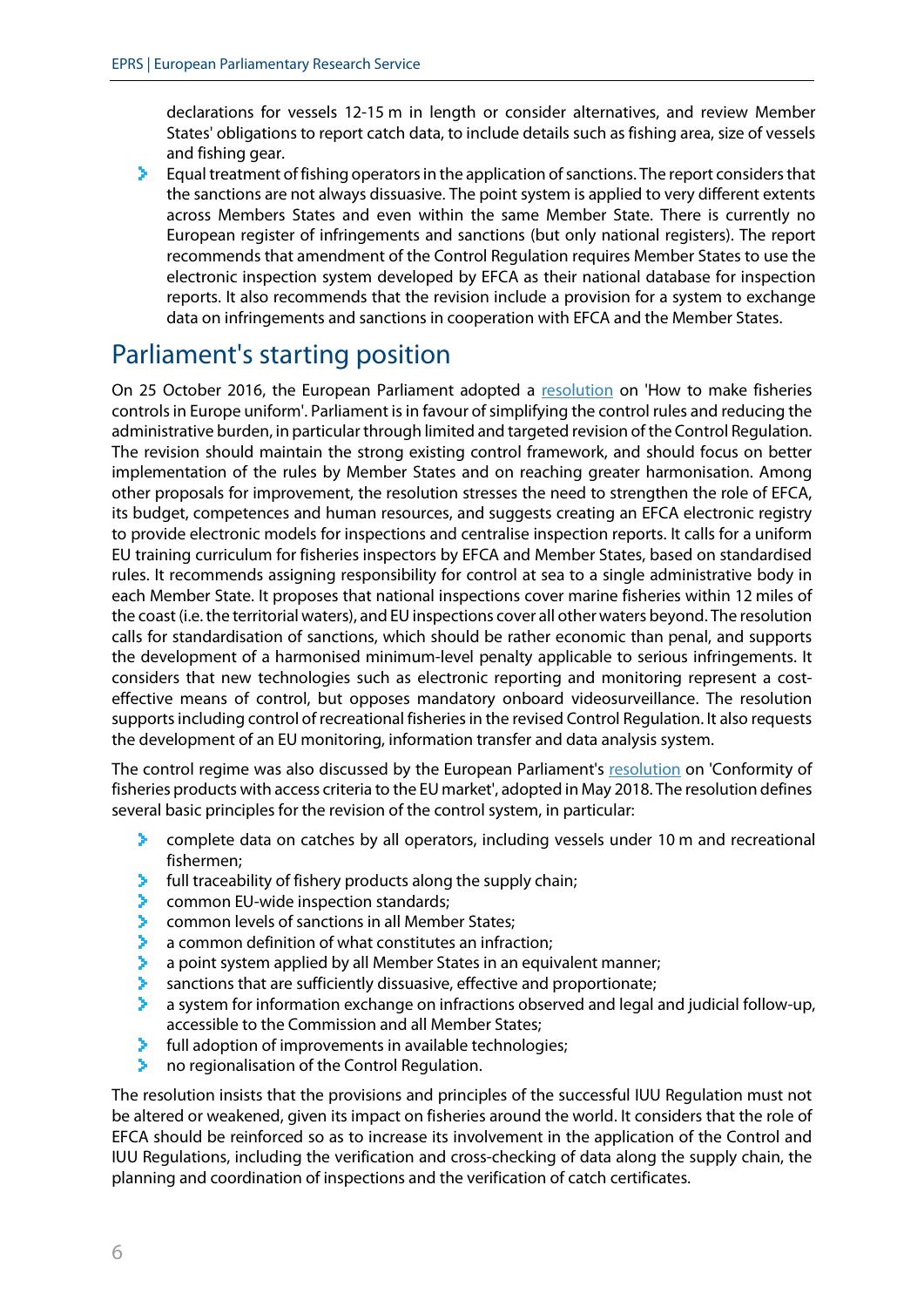## Preparation of the proposal

The European Commission has a legal obligation to report on the implementation of the Control Regulation every five years, and to evaluate its impact on the CFP five years after its entry into force. In addition, the Commission put the Control Regulation on its Regulatory Fitness and Performance Programme [\(REFIT\)](https://ec.europa.eu/info/law/law-making-process/evaluating-and-improving-existing-laws/refit-making-eu-law-simpler-and-less-costly_en), aimed at making EU law simpler and reducing regulatory costs. It therefore carried out a REFIT evaluation covering the period 2010-2016, and published the results in April 2017 in [a report](https://eur-lex.europa.eu/legal-content/EN/TXT/?uri=CELEX:52017DC0192) accompanied by [a staff working document.](https://eur-lex.europa.eu/legal-content/EN/TXT/?uri=CELEX:52017SC0134) The report shows that the Control Regulation proved to be a valid instrument that provides a consistent framework for ensuring compliance with the CFP, but it also highlights several implementation shortcomings and deficiencies in some provisions. Among the concerns, the report includes the uneven application of the point system for serious infringements across the EU, with the gravity of infringements being determined by the competent authority of each Member State. The report identifies traceability problems, in particular at first sale and during transport. It notes that there are no adequate provisions for controlling compliance with the landing obligation. The evaluation also identifies concerns with monitoring and catch reporting for vessels below 12 m, and shows that the control of the activities of vessels under 10 m, exempt from keeping a logbook, is not properly implemented by the Member States. It concludes that, while the Control Regulation improved the fisheries control system and stepped up compliance with the CFP, the current legislative framework is not entirely fit for purpose.

To support its Control Regulation evaluation, the Commission also conducted a [public consultation](https://ec.europa.eu/info/consultations/evaluation-fisheries-control-regulation_en#references) between 18 December 2015 and 13 March 2016. This was complemented by additional targeted [stakeholder consultations](https://ec.europa.eu/fisheries/cfp/control_en) involving, in particular, national, regional and local competent authorities, advisory councils, the fishing sector, NGOs, EFCA and the two other EU agencies concerned: the European Maritime Safety Agency (EMSA) and the European Border and Coast Guard Agency (Frontex). The consultations, based on the results of the REFIT evaluation, helped to define the policy options available and the stakeholders' opinions on the key issues to be revised.

In the process of preparing the revision, the Commission produced an *impact assessment*, with a view to choosing the best options to address the problems identified. An external [study,](https://publications.europa.eu/en/publication-detail/-/publication/e0f39f5c-63b6-11e8-ab9c-01aa75ed71a1/language-en) conducted between October 2017 and February 2018, provided supporting information and technical analyses for this assessment. The impact assessment analysed three policy options:

- $\blacktriangleright$  the baseline option, i.e. maintaining the current rules, but fully enforcing them as regards the shortcomings identified by the REFIT evaluation;
- option 1, consisting of a targeted amendment of the Control Regulation, focused on: data availability, quality and sharing, especially on reporting and tracking for vessels below 12 m, recreational fisheries, and weighing and monitoring of the fishing capacity; enforcement, including sanctions, the point system and follow-up of infringements; control of the landing obligation; and synergies with other policy areas, in particular environment, market, food safety and the fight against IUU fishing;
- ⋗. option 2, building on option 1 and including all the actions proposed therein, but expanding its scope to amend, in addition to the Control Regulation, other rules of the EU fisheries control system. More specifically, it involves amending the IUU Regulation as regards enforcement and the move from the current paper-based catch certificates to an electronic scheme, the EFCA-founding regulation for updating its tasks, procedures and working practices, and several specific control-related provisions of the Mediterranean Regulation [1967/2006](https://eur-lex.europa.eu/legal-content/EN/TXT/?uri=CELEX:02006R1967-20190715) and of the Baltic Multiannual Plan Regulation [2016/1139.](https://eur-lex.europa.eu/legal-content/EN/TXT/?uri=CELEX:02016R1139-20190814)

The impact assessment indicated that option 2, involving a wider revision of the control system, was best suited to address the current shortcomings (for an initial appraisal of this impact assessment, see the relevant EPRS [briefing\)](http://www.europarl.europa.eu/thinktank/en/document.html?reference=EPRS_BRI(2018)627132).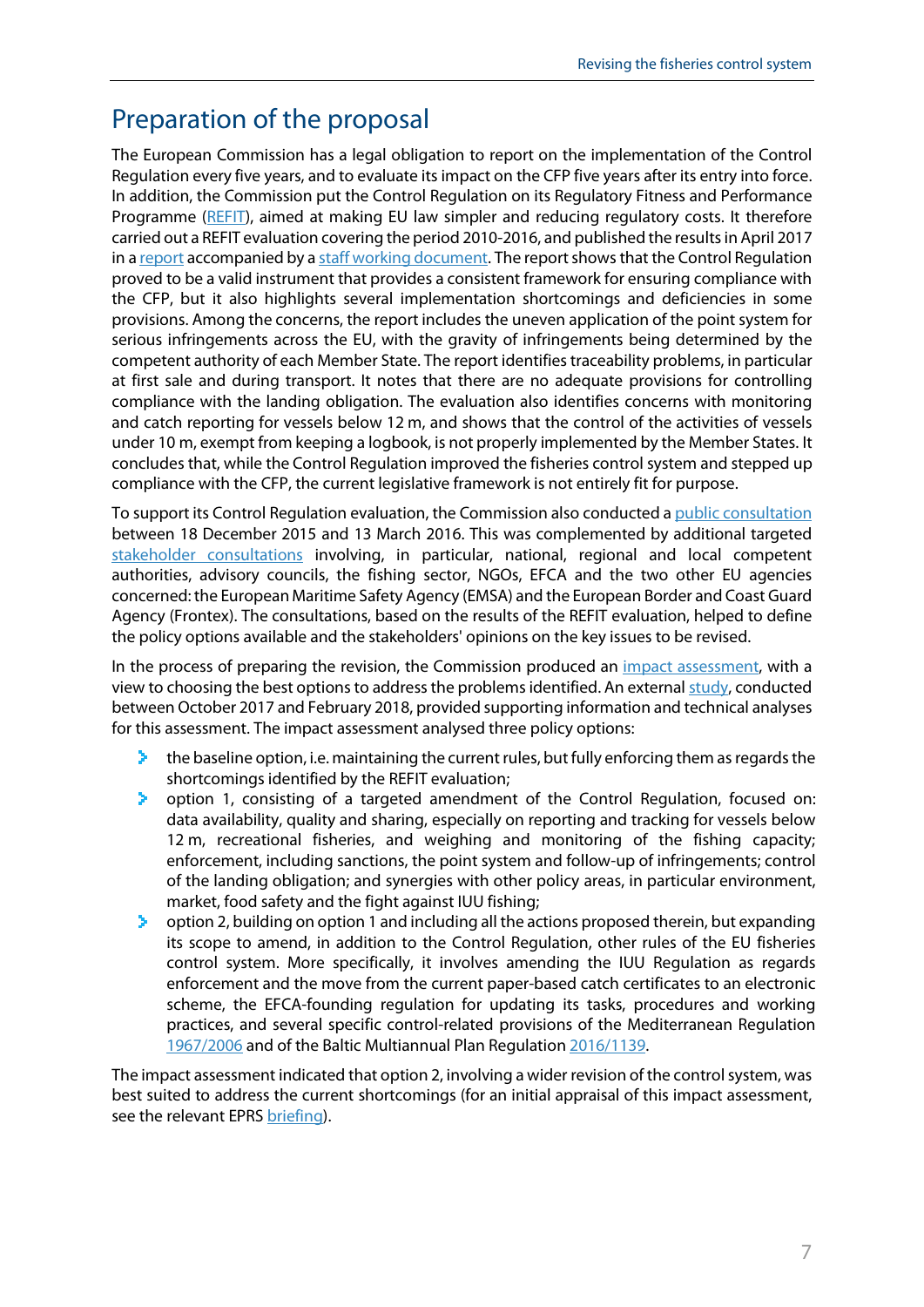# The changes the proposal would bring

On 30 May 2018, the European Commission put forward a [proposal](https://eur-lex.europa.eu/legal-content/EN/TXT/?uri=CELEX:52018PC0368) for revising the EU fisheries control system, intended to modernise and simplify the rules for monitoring fisheries activities and to improve the enforcement of the CFP. The proposal also aims to update the control system, which was designed before the latest CFP reform. The revision of the control system centres on the amendment of the Control Regulation, which covers a wide range of topics, most notably those presented below.

As regards the conditions for **access to waters**, the proposal amends the VMS rules. In particular it requires that all fishing vessels have a tracking system, including those under 12 m, which are currently not concerned, and with no exemption for vessels between 12 and 15 m. The tracking system can use either a satellite connection, as is now the case, or a land-based mobile network.

Control provisions on the **use of fishing opportunities** are significantly amended. For all fishing vessels, an electronic logbook would be required. The logbook must contain information on all catches (the current exemption for catches below 50 kg is therefore removed). All fishing vessels should complete a landing declaration (however, the transhipment declaration is still required only for vessels over 10 m). All landing and transhipment declarations should be recorded and submitted electronically. The logbook and the landing and transhipment declarationsshould contain a unique fishing trip identification number, intended to improve traceability after landing. The proposal extends the requirement of prior notification to all fishing vessels above 12 m (currently only those fishing under multiannual plans are concerned). Fishing vessels landing their catches in ports of non-EU countries must also provide prior notification.

Following on from the introduction of the **landing obligation** by the 2013 CFP reform, the proposal defines measures for controlling its implementation. The main tool proposed concerns closedcircuit television (CCTV) systems incorporating data storage. Continuously-recording CCTV systems should be installed on a minimum percentage of vessels fishing for species subject to the landing obligation. Specific control and inspection programmes should establish this percentage for different risk categories, and the types of vessels included in such categories. The Commission requests the power to lay down, by implementing acts, detailed rules on the requirements, technical specifications, installation and functioning of the CCTV systems, or other additional electronic monitoring systems used by Member States for controlling compliance with the landing obligation.

Control of the **fleet capacity** is amended to simplify the verification of the engine power and to include verification of the tonnage of fishing vessels. The proposal introduces a new clause for continuous monitoring of the engine power of certain vessels using trawls, seines and surrounding nets, via a permanently installed device.

The proposal introduces new requirements for **recreational fisheries**. Member States should set up a system to monitor recreational fishermen through registration or licensing, and should collect data on their catches. Where EU conservation measures are applicable to recreational fisheries, Member States should ensure that electronic catch declarations are sent electronically to the competent authorities, and should set up a registration or licensing system for the fishing vessels involved. The proposal maintains the prohibition on selling catches and removes the current derogations to this rule in the Mediterranean.

The amendment of the **marketing** control rules includes improving traceability information, in particular by linking a specific lot of fishery products to a particular landing by a fishing vessel (identified by the unique fishing trip number). Operators at all stages of production, processing and distribution should ensure that information on each lot of fishery products is recorded and transmitted electronically along the supply chain, and Member States should check that operators use digitalised systems of identification. The proposal introduces a new requirement for operators to provide information on fishery products imported into the EU, similar to information on fishery products from EU catches, and including the reference of the catch certificate in accordance with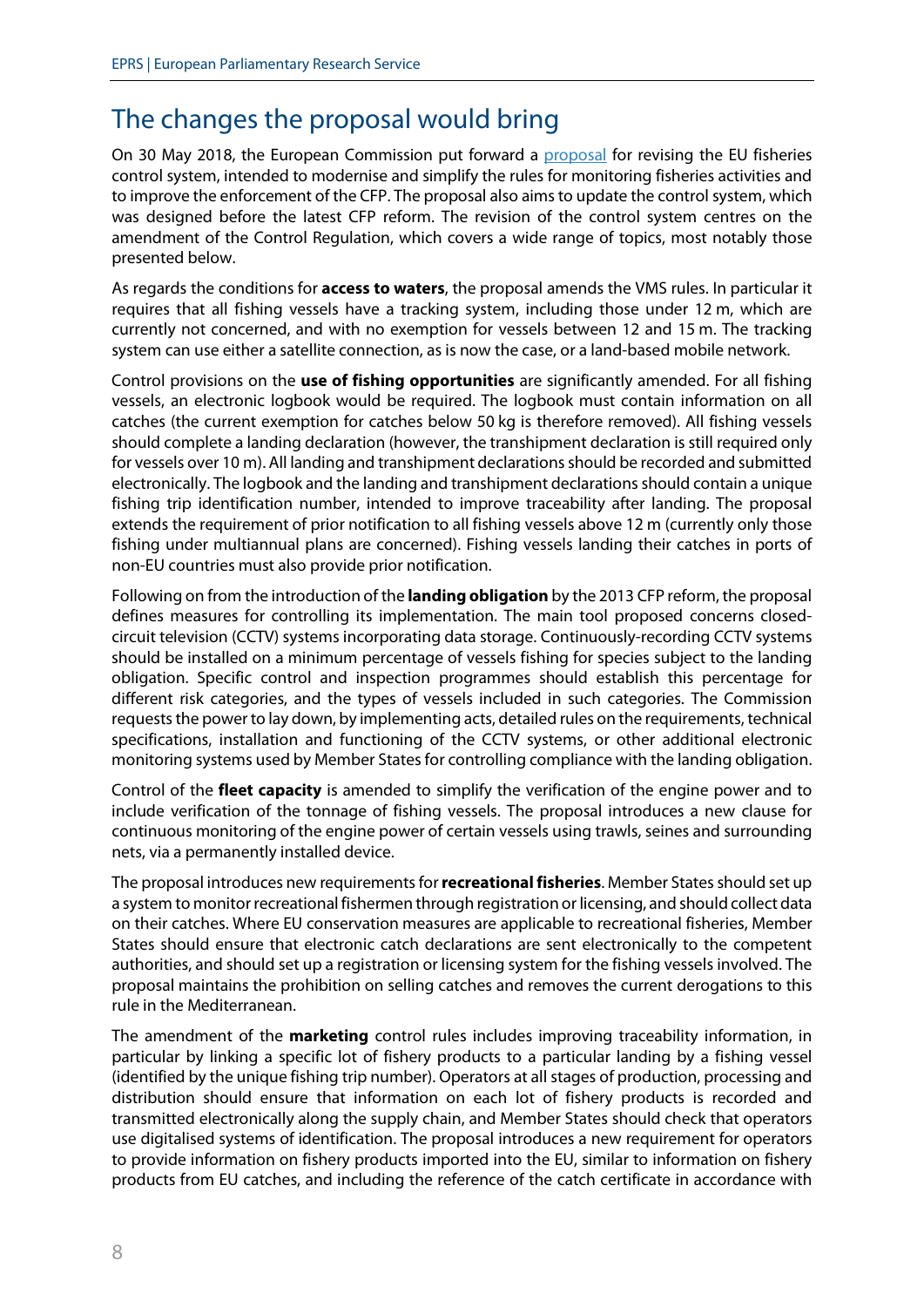the IUU Regulation. The proposal establishes a new system for weighing fish at landing by a registered operator. The sales notes, the take-over declarations and the transport documents should be recorded and submitted electronically.

The proposal amends the **surveillance** provisions for clarifying various aspects of the inspection process, and requires digitisation of the inspection reports.

The **sanctions** system is thoroughly revised. The accent is on administrative measures. The proposal introduces a wide-ranging common list of activities defined as serious infringements by default. An additional list contains activities that could constitute serious infringements depending on their gravity, which is to be determined by national authorities. The proposal also identifies a series of immediate enforcement measures to be taken in case of serious infringement, mainly concerning cessation of fishing and seizure of catches. It introduces mandatory administrative sanctions for serious infringements and determines the level of the fines to be imposed. The proposal maintains the point system, but clarifies that points should be assigned to both the fishing licence holder and the master of the vessel (if different). It also clarifies that the coastal Member State is competent to determine whether a serious infringement was committed in its waters and to decide about the number of points to be assigned, which must be recognised by the flag Member State.

In line with policies for reducing marine litter and the impact of plastic products on the marine environment, the proposal reinforces the rules for dealing with **lost fishing gear**. All fishing vessels should report lost fishing gear via the electronic logbooks, and carry the necessary equipment for retrieval on board.

In addition to the revision of the Control Regulation, the proposal amends two other key pieces of the control system:

- The EFCA founding Regulation [768/2005.](https://eur-lex.europa.eu/legal-content/EN/TXT/?uri=CELEX:32005R0768) This regulation was codified as Regulation [2019/473](https://eur-lex.europa.eu/legal-content/en/TXT/?uri=CELEX:32019R0473#ntc1-L_2019083EN.01001801-E0001) (incorporating the initial regulation and subsequent amendments, and preserving their content), in force since 14 April 2019. The proposal revises the mandate of EFCA to align its objective and missions with the reformed CFP. It also upgrades the inspection powers of the agency, increasing its geographical scope, which is no longer limited to international waters;
- The IUU Regulation  $1005/2008$ . To ensure that fisheries products imported into the EU come from legal sources, fishery consignments must be accompanied by a catch certificate validated by the flag state of the catching vessel. The proposal replaces the current paperbased catch certification scheme with a digital information management system named CATCH, which would reduce opportunities for fraudulent imports, allow for risk-based controls and decrease the administrative burden. The [CATCH system](https://ec.europa.eu/fisheries/sites/fisheries/files/docs/body/catch-it-system_en.pdf) was launched in May 2019 and is already in use on a voluntary basis.

The Mediterranean Regulatio[n 1967/2006](https://eur-lex.europa.eu/legal-content/EN/TXT/?uri=CELEX:02006R1967-20190715) and the Baltic Multiannual Plan Regulatio[n 2016/1139](https://eur-lex.europa.eu/legal-content/EN/TXT/?uri=CELEX:02016R1139-20190814) are also amended for compatibility with the Control Regulation.

# Advisory committees

On 1 October 2018 the European Committee of the Regions [decided](https://memportal.cor.europa.eu/Handlers/ViewDoc.ashx?pdf=true&doc=COR-2018-04783-00-02-PV-TRA-EN.docx) not to give an opinion.

The European Economic and Social Committee (EESC) adopted an [opinion](https://www.eesc.europa.eu/en/our-work/opinions-information-reports/opinions/fisheries-control) on the proposal on 12 December 2018 (rapporteur: Emilio Fatovic, Workers – Group II, Italy). The EESC broadly endorses the proposal, but considers that some problems have not been adequately addressed. The opinion supports a more uniform and equitable system of sanctions, and proportionate penalties that act as an effective deterrent. It also supports the use of digital tools for more efficient controls, but argues that the obligations of fishing operators have not been reduced, in particular for small scale fishing, or indeed sufficiently simplified. The EESC is opposed to a blanket obligation to install onboard CCTV, and proposes a more nuanced approach based on risk assessments.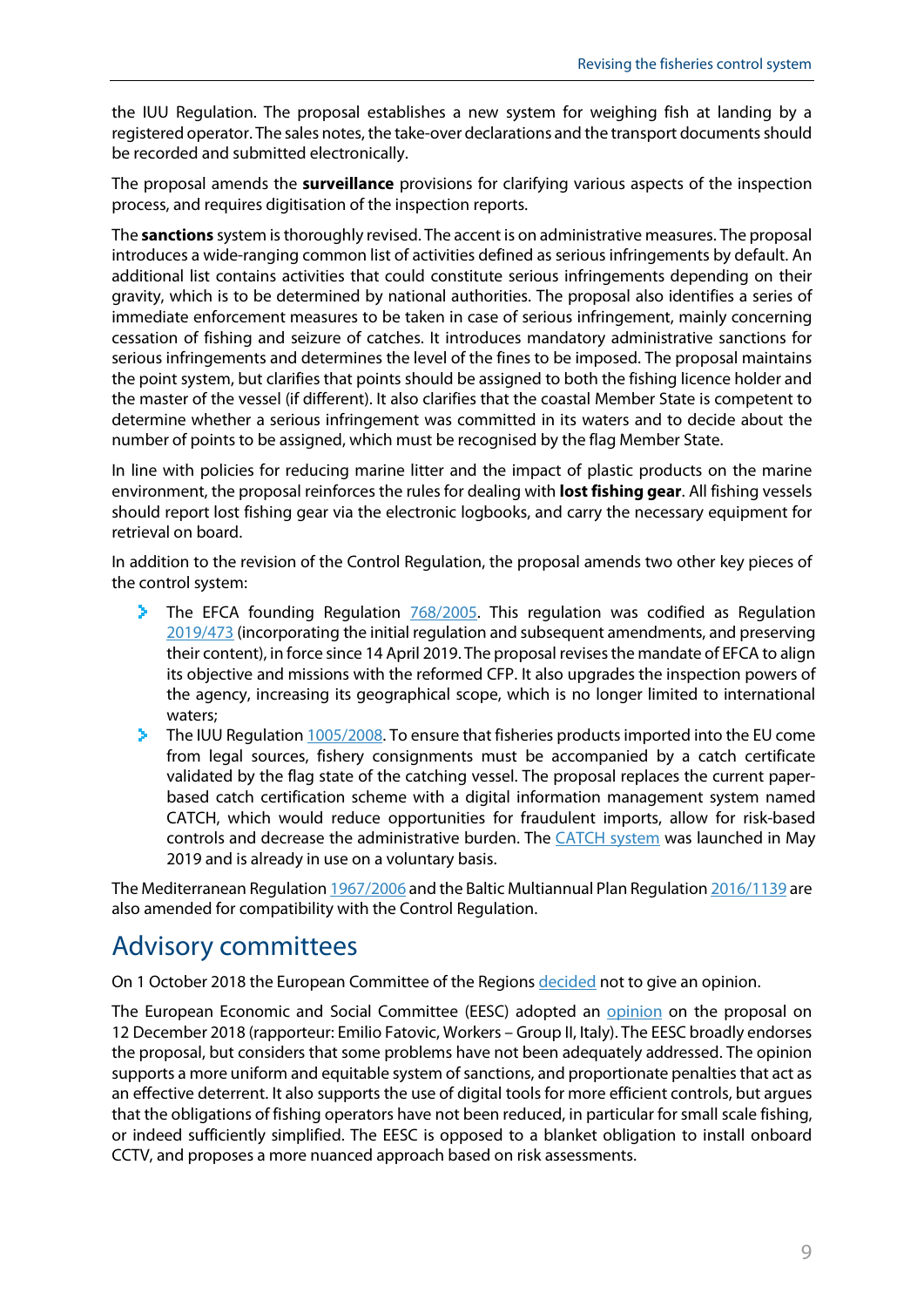# National parliaments

The proposal was submitted to [scrutiny](https://secure.ipex.eu/IPEXL-WEB/dossier/document/COM20180368.do#dossier-COD20180193) by the national parliaments; however, since the legal basis provides for exclusive EU competence, objections on grounds of subsidiarity are not possible.

## Legislative process

On 18 June 2018, the European Commission [presented](https://www.consilium.europa.eu/media/35698/st10200-en18.pdf) the proposal to the Council. In their interventions ministers generally welcomed the proposal, with many delegations highlighting the need to simplify the current system while minimising additional administrative burden, particularly with regard to controls on small vessels and recreational fisheries. They also touched on the possibility of obtaining financial support for the electronic solutions contained in the proposal. The Council's Working Party on Internal and External Fisheries Policy carried out the first examination of the proposal under the Austrian, Romanian and Finnish Presidencies, and a first compromise proposal was examined during the Croatian Presidency. Work continued under the German [Presidency,](https://data.consilium.europa.eu/doc/document/ST-13087-2020-INIT/en/pdf) with a final revised compromise proposal presented at the Working Party on 29 October 2020. However, the views of delegations remained divergent on certain points, such as extending vessel monitoring to small scale fleets and using CCTV cameras on board. The current [Portuguese](https://www.europarl.europa.eu/news/en/press-room/20210122IPR96228/portuguese-presidency-outlines-priorities-to-ep-committees)  [Presidency](https://www.europarl.europa.eu/news/en/press-room/20210122IPR96228/portuguese-presidency-outlines-priorities-to-ep-committees) continues this work, with a view to to reaching a general political agreement.

In Parliament, the Commission presented the proposal to the PECH committee on 20 June 2018. The committee considered the proposal on the basis of the [draft report](https://www.europarl.europa.eu/doceo/document/PECH-PR-627839_EN.html?redirect) put forward by rapporteur Isabelle Thomas (S&D, France) on 18 December 2018. However, in March 2019, the committee decided that it needed more time to come to a satisfactory and balanced conclusion, and that it was not possible to adopt its report before the end of the legislature.

In the current parliamentary term, the new PECH committee appointed Clara Aguilera (S&D, Spain) as rapporteur on 23 July 2019. In the process of preparing the draft report, PECH organised a public [hearing](https://www.europarl.europa.eu/committees/en/public-hearing-facing-the-new-challenges/product-details/20191021CHE06361) on 12 November 2019, intended to underpin the debate with inputs from experts in the field. The Committee on Environment, Public Health and Food Safety (ENVI) also decided to provide an [opinion](https://www.europarl.europa.eu/doceo/document/ENVI-AD-647141_EN.pdf) (rapporteur Pascal Canfin, Renew, France). On 29 January 2020, the Commission highlighted the proposal as a priority in its 2020 work programme (Annex III), under the theme 'A European Green Deal'.

Following the publication of Clara Aguilera'[s draft report](https://www.europarl.europa.eu/doceo/document/PECH-PR-647060_EN.html?redirect) on 19 February 2020, the PECH committee thoroughly examined the proposal, submitting 1 129 amendments. The PECH [report](https://www.europarl.europa.eu/doceo/document/A-9-2021-0016_EN.html) was adopted on 5 February 2021, by 23 votes to 2 and 3 abstentions.

The PECH report supports the proposal on **tracking** of all EU fishing vessels, which must be equipped with a vessel monitoring system, allowing them to be automatically located and identified.

The report also backs the proposal on **reporting** of all catches. However, it specifies that it remains possible for vessels under 10 m to present catch data in paper format, therefore exempting them from the obligation to keep electronic logbooks. The report introduces a simplified electronic logbook for vessels of less than 12 metres in length. Also, it increases the margin of tolerance in estimates recorded in the fishing logbook from 10 % to 20 % for species from small pelagic and mixed fisheries, and to 25 % for tuna species. Transhipment declarations are required for vessels over 12 m (as compared to 10 m in the proposal), and the margin of tolerance is increased from 10 % to 15 %.

As regards the control of the **landing obligation**, the PECH report opposes the mandatory use of CCTV systems, thus departing from the proposal and the position of the rapporteur. The report argues that fishing vessels may use CCTV technology on a voluntary basis, provided that they are granted incentives such as quota increases or the possibility to choose their fishing method. It also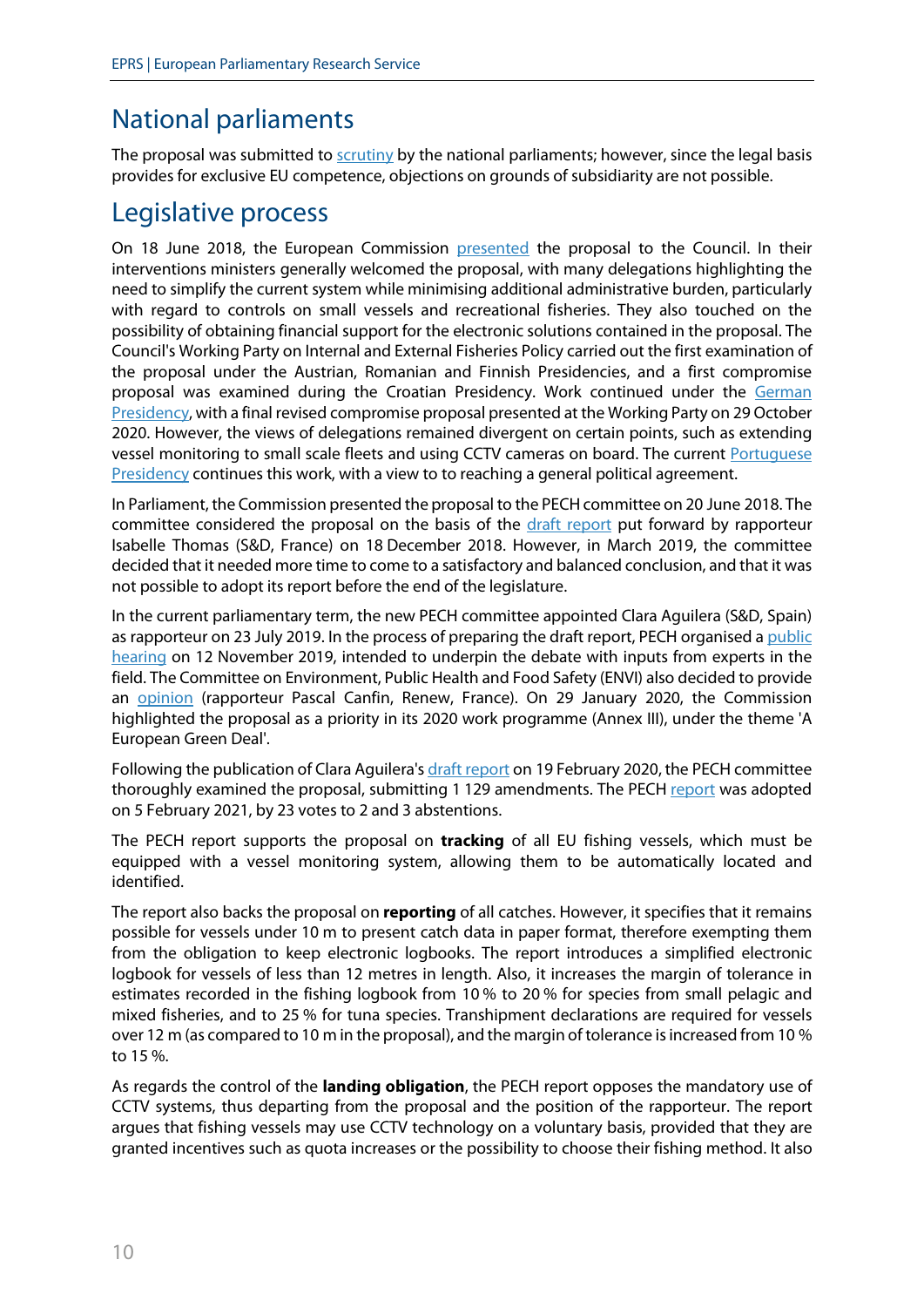indicates that CCTV technology may be imposed by competent authorities as an accompanying sanction for vessels that commit two or more serious infringements of the landing obligation.

On the control of **fishing capacity**, the report reinstates the existing obligation for Member States to verify the accuracy and consistency of the data on engine power, also adding the verification of vessels' tonnage as recommended by the Court of Auditors' 2017 report. However, it limits the continuous engine-power monitoring to vessels with certified engine power exceeding 221 kilowatts and operating in areas subject to fishing effort regimes or restrictions on engine power.

In line with the proposal, the report supports monitoring of **recreational fisheries** through the creation of a registration system, to which it adds a system of sanctions for non-compliance, and requires that Member States collect catch data through a simple, harmonised electronic form or application. Member States must also put in place a registration system monitoring the number of natural and legal persons engaged in **fishing without vessels**.

The report fully supports the proposed measures for improving **traceability** of fishery products along the supply chain. However, it amends the proposal with regard to the required **weighing** of fishery products upon landing, allowing fishery products to be weighed on board or after transport, if Member States adopt Commission-approved sampling plans. For fishery products weighed immediately after landing but sold later, the report introduces a margin of tolerance of 10 % between the landing weight and the sale weight.

The report strongly backs the proposal on harmonising **sanctions** across the EU. In addition, it requires the Commission to establish a 'Union register' of infringements, centralising information from the Member States, and that Member States' annual reports on inspections, surveillance and controls are made public.

In the same line of fisheries control harmonisation across Member States, the report amends the proposal to introduce uniform formats throughout the EU for a wide range of documents, such as the fishing logbook, the landing declaration, the transhipment declaration, the sales note, the surveillance report, the observer report and the inspection report.

In order to prevent **IUU-fishing** products from entering the EU market, the report allows the Commission to introduce safeguard measures in the case of a country warned with a 'yellow card' for IUU fishing, such as temporarily suspending preferential tariffs for fishery products from that country.

The proposed revision of the fisheries control system is expected to be voted by Parliament in plenary during the March I part-session.